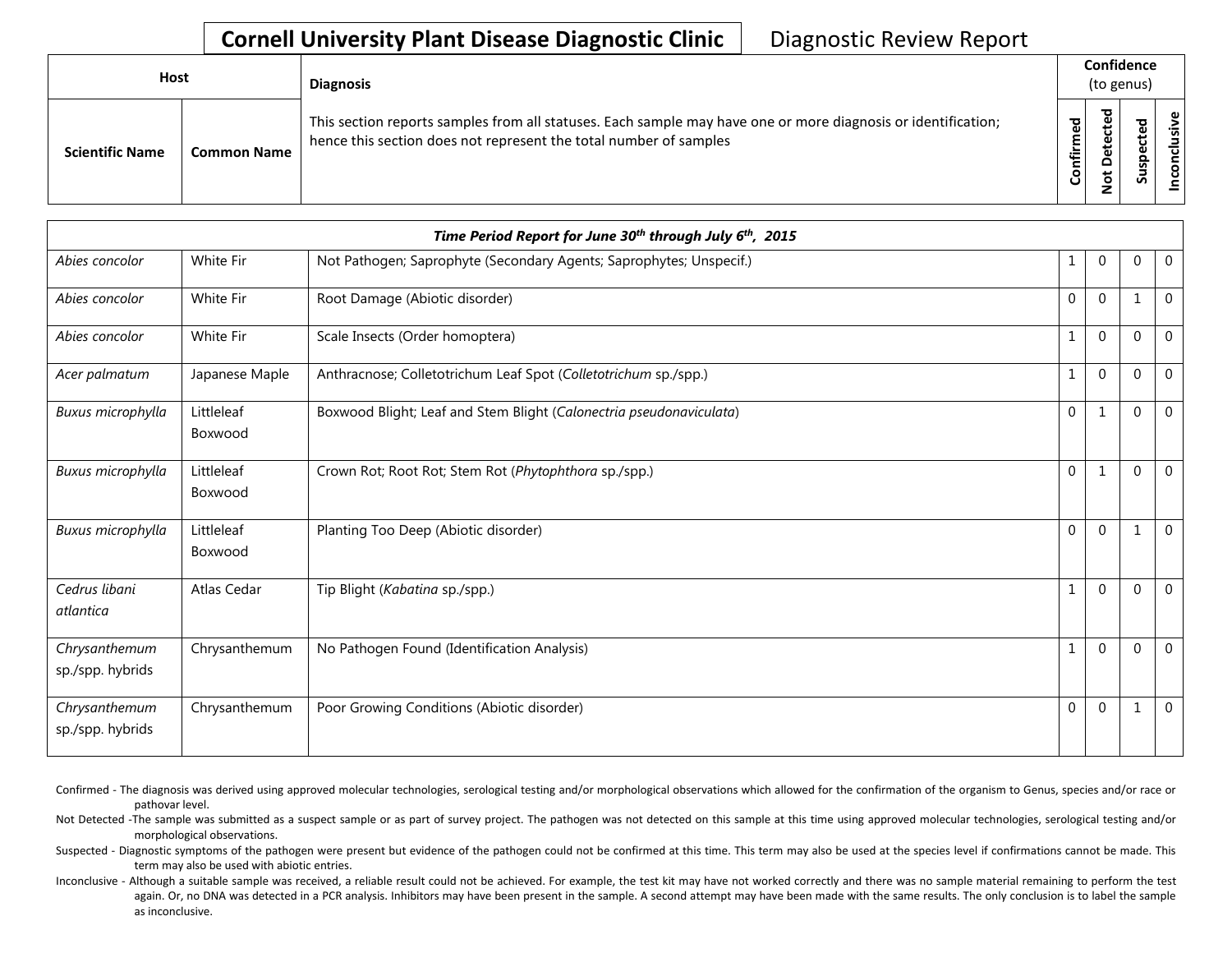## **Cornell University Plant Disease Diagnostic Clinic** | Diagnostic Review Report

| <b>Host</b>            |                    | <b>Diagnosis</b>                                                                                                                                                                   |                                |                                                   | Confidence<br>(to genus) |                      |
|------------------------|--------------------|------------------------------------------------------------------------------------------------------------------------------------------------------------------------------------|--------------------------------|---------------------------------------------------|--------------------------|----------------------|
| <b>Scientific Name</b> | <b>Common Name</b> | This section reports samples from all statuses. Each sample may have one or more diagnosis or identification;<br>hence this section does not represent the total number of samples | $\overline{e}$<br>Ě<br>Confiri | ъ<br>ω<br>Φ<br>Φ<br>۵<br>$\overline{\sigma}$<br>Z | ರ<br>Ψ<br>ပ<br>ಹ         | Φ<br>wisu<br>᠊ᠣ<br>S |

| Gaillardia sp./spp. | Gaillardia           | White Smut (Entyloma sp./spp.)                         |              | $\Omega$       | $\Omega$       | $\mathbf 0$    |
|---------------------|----------------------|--------------------------------------------------------|--------------|----------------|----------------|----------------|
| Hosta sp./spp.      | Hosta                | Hosta Virus X (Hosta Virus X (HVX))                    | 1            | $\overline{4}$ | $\Omega$       | $\Omega$       |
| Hosta sp./spp.      | Hosta                | Unknown Abiotic Disorder (Abiotic disorder)            | $\Omega$     | $\Omega$       | $\overline{4}$ | $\overline{0}$ |
| llex x meserveae    | <b>Blue Holly</b>    | Black Root Rot (Thielaviopsis basicola)                | $\mathbf{1}$ | $\Omega$       | $\Omega$       | $\mathbf 0$    |
| Ilex x meservege    | <b>Blue Holly</b>    | High Soil Moisture (Abiotic disorder)                  | $\Omega$     | $\Omega$       | $\mathbf{1}$   | $\mathbf{0}$   |
| Pinus nigra         | <b>Austrian Pine</b> | Red Band Needle Blight (Dothistroma septosporum)       | $\mathbf{1}$ | $\Omega$       | 0              | $\mathbf 0$    |
| Quercus sp./spp.    | Oak                  | Anthracnose (Discula quercina)                         | $\mathbf{1}$ | $\Omega$       | $\mathbf 0$    | $\mathbf 0$    |
| Quercus sp./spp.    | Oak                  | Root Damage (Abiotic disorder)                         | $\mathbf 0$  | $\Omega$       | 1              | $\mathbf 0$    |
| Rubus sp./spp.      | Raspberry            | Poor Pruning Practice (Abiotic disorder)               | $\Omega$     | $\Omega$       |                | $\mathbf{0}$   |
| Rubus sp./spp.      | Raspberry            | Unidentified Virus Unidentified Virus)                 | $\Omega$     | $\Omega$       | 1              | $\mathbf 0$    |
| Salix sp./spp.      | Willow               | Dieback; Canker; Twig Blight (Botryosphaeria sp./spp.) | $\mathbf{1}$ | $\Omega$       | $\mathbf 0$    | $\mathbf 0$    |
| Salix sp./spp.      | Willow               | Root Damage (Abiotic disorder)                         | $\Omega$     | $\Omega$       |                | $\mathbf 0$    |
| Syringa sp./spp.    | Lilac                | Ash Yellows (Candidatus Phytoplasma fraxini 16SrVII-A) | $\mathbf{0}$ | $\mathbf{1}$   | $\overline{0}$ | $\mathbf 0$    |
| Syringa sp./spp.    | Lilac                | Herbicide Injury; Exposure (Abiotic disorder)          | $\mathbf 0$  | $\mathbf 0$    |                | $\mathbf 0$    |

- Confirmed The diagnosis was derived using approved molecular technologies, serological testing and/or morphological observations which allowed for the confirmation of the organism to Genus, species and/or race or pathovar level.
- Not Detected -The sample was submitted as a suspect sample or as part of survey project. The pathogen was not detected on this sample at this time using approved molecular technologies, serological testing and/or morphological observations.
- Suspected Diagnostic symptoms of the pathogen were present but evidence of the pathogen could not be confirmed at this time. This term may also be used at the species level if confirmations cannot be made. This term may also be used with abiotic entries.
- Inconclusive Although a suitable sample was received, a reliable result could not be achieved. For example, the test kit may have not worked correctly and there was no sample material remaining to perform the test again. Or, no DNA was detected in a PCR analysis. Inhibitors may have been present in the sample. A second attempt may have been made with the same results. The only conclusion is to label the sample as inconclusive.